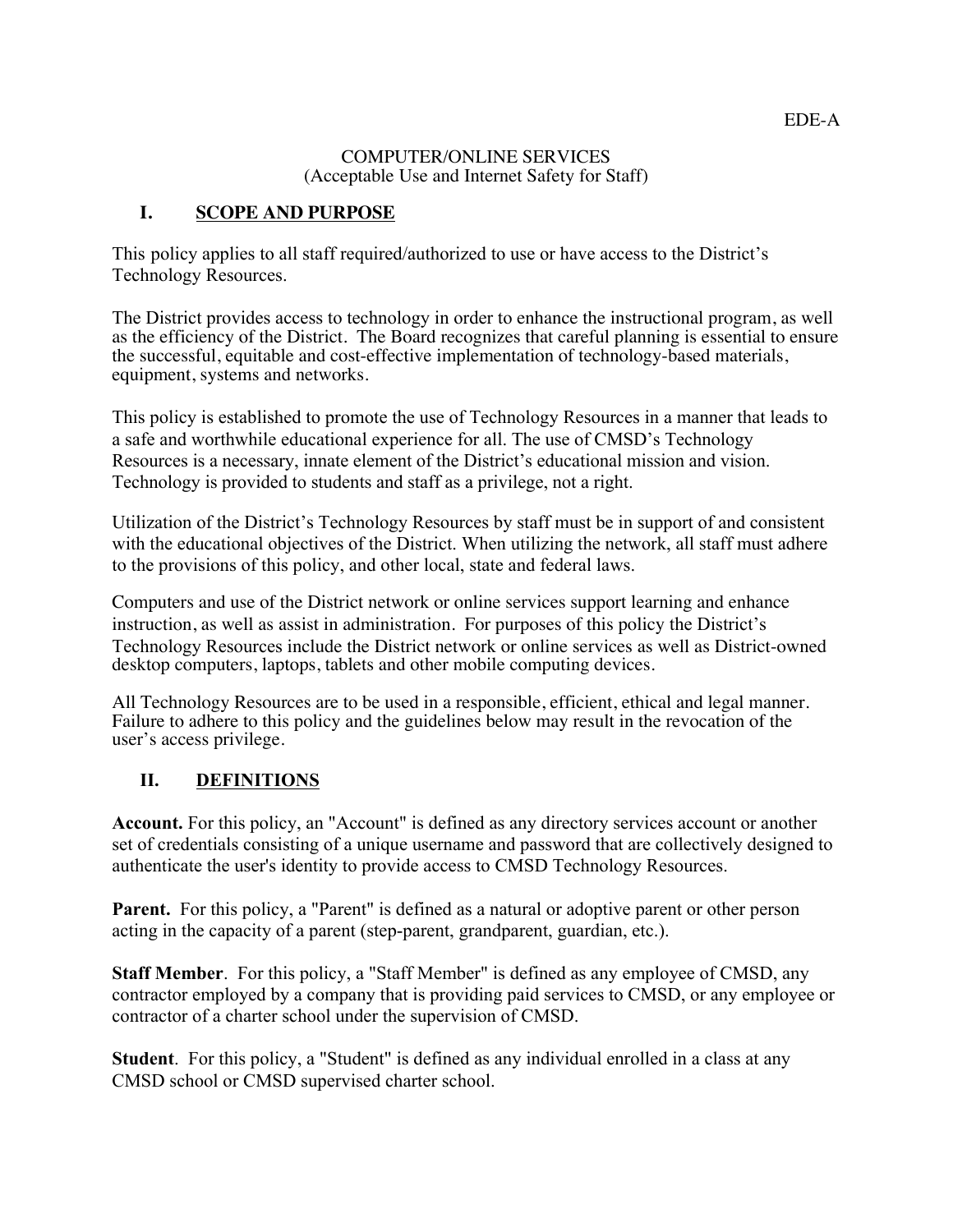**Technology Resource(s).** For this policy, a "Technology Resource(s)" is defined as any Local Area network; Wide Area Network; Internet or any telecommunications service whether wired or wireless, that is used to access the Internet or any information source that is, or is not owned or controlled by CMSD; or any computing device, regardless of operating system or form factor.

 **Visitor.** For this policy a "Visitor" is defined as any non-employee of CMSD that is accessing any technology resource within any facility that is owned by CMSD or occupied and used by CMSD staff members.

 **Users.** For this policy, a User is defined as an individual or a collective group that is comprised of Students, Staff Members and Visitors.

## **III. AUTHORIZATION FOR USE**

Use of the District's Technology Resources sources will be permitted upon submission and approval of authorization form(s) by staff members and visitors.

Employees and other users must sign and return the authorization form(s) to the Chief Information Officer (CIO) or designee.

These policies and regulations also apply to use of District-owned devices, or accessing of District intranet off District property.

Violations of the terms and conditions stated in the authorization agreement may result in revocation of the user's access privileges and/or disciplinary action up to and including termination

# **IV. ACCEPTABLE USE**

Examples of acceptable use includes but not limited to the following:

- Conducting research in furtherance of District or educational objectives.
- Communicating broadly and effectively.
- Accessing and publishing appropriate data, information and resources.
- Participating in collaborative efforts.

### **V. PROHIBITED USE**

Prohibited uses of the computer/network include but are not limited to:

- violating the conditions of State and Federal law dealing with students' and employees' rights to privacy, including unauthorized disclosure, use and dissemination of personal information;
- improperly accessing files, data, of information of others, including reposting (forwarding) personal communication without the author's prior consent;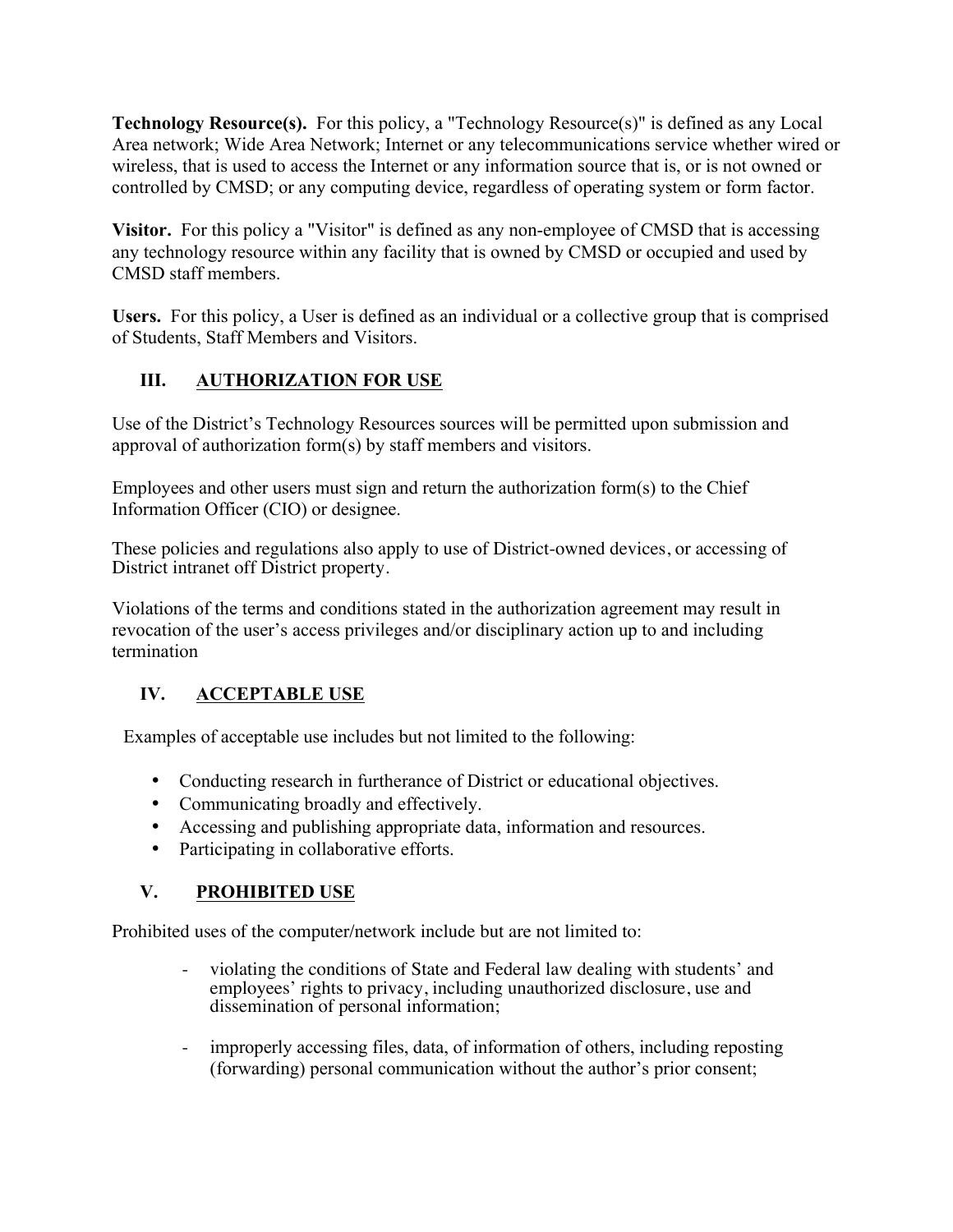- granting internet or network access to unauthorized persons, or failing to notify a supervisor or the IT Department if you suspect someone of using your password or credentials;
- displaying, uploading, or otherwise distributing photographs or videos of employees or individuals not affiliated with the District without the individual's prior consent, unless the individual is an historic figure or a public figure;
- using profanity, obscenity or other language that may be offensive to another user or intended to harass, intimidate or bully other users;
- transmitting materials that are offensive, threatening or that otherwise are intended to harass or demean recipients, including jokes that are intended to offend, harass or intimidate or other material which is based on slurs or stereotypes relating to race, gender, ethnicity, age, nationality, religion, sexual orientation or disability;
- using the Internet to create, access, or transmit information that is obscene or vulgar, that advocates dangerous or illegal acts or that advocates violence or hatred toward any group;
- using the network or Internet to send messages relating to or in any way supporting illegal activities such as the sale or use of drugs or alcohol; support of criminal or gang activity; threats, intimidation or harassment of any other person;
- plagiarizing i.e. stealing and passing off the ideas or words of another as one's own without crediting the author;
- engaging in copyright infringement; copying commercial software and/or other material in violation of copyright law (copyrighted materials include, but are not limited to, writings, articles, web pages, designs, music, videos, and software);
- accessing personal social networking websites for noneducational purposes
- using the network for financial gain, for commercial activity or for any illegal activity;
- "hacking" or gaining unauthorized access to other computers or computer systems, or attempting to gain such unauthorized access;
- vandalizing or destroying equipment or deleting computer files;
- supervisor or the IT Department if you receive such material); accessing and/or viewing inappropriate material, including but not limited to obscene, pornographic or other inappropriate material (staff should notify a
- downloading of freeware or shareware programs.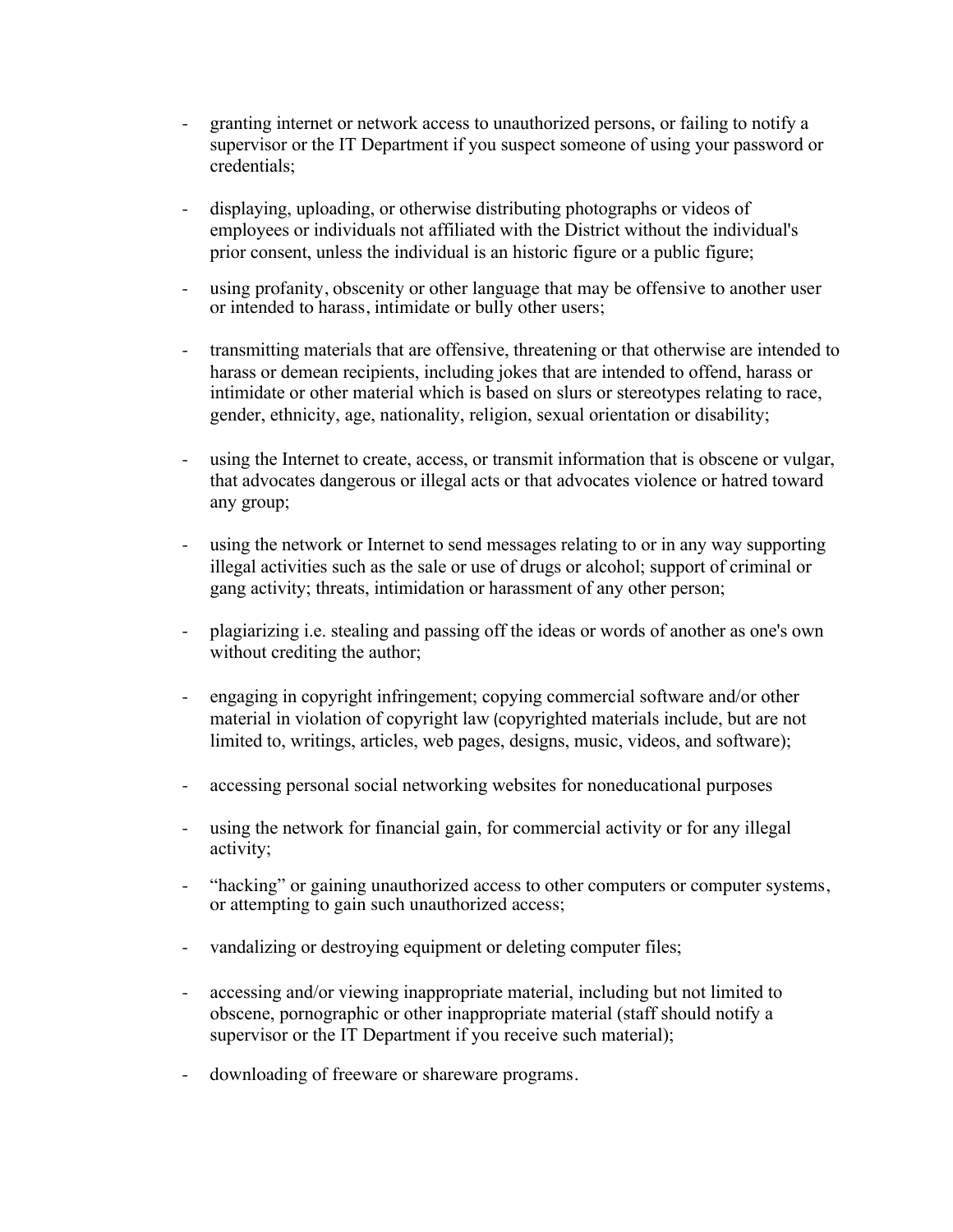## **VI. NETWORK ETIQUETTE**

 All staff authorized to use the District network are expected to abide by the generally accepted rules of network etiquette. These standards of conduct include, but are not limited to the following:

- Be polite and respectful.
- Use appropriate language. The use of abusive language, profanity, vulgarities or any other inappropriate language is prohibited.
- Harassment is unacceptable and prohibited.
- Cyberbullying is prohibited.
- Staff should not reveal their personal addresses and/or telephone numbers or those of students, other staff or colleagues.
- Note that electronic mail (email) is not guaranteed to be private. Technology coordinators have access to all messages relating to or in support of illegal activities and such activities may be reported to the authorities.
- The network should not be used in such a way that it disrupts the use of the network by others.
- All communications and information accessible via the network should be assumed to be property of the District.
- Users shall not use the system to encourage the use of drugs, alcohol or tobacco nor shall they promote unethical practices or any activity prohibited by law or Board policy.

## **VII. REVIEW AND MONITORING**

The District reserves the right to monitor, inspect, copy, review and/or store at any time and without prior notice any and all results of usage of computers, network and/or Internet access and any and all information transmitted or received in connection with such usage. This includes information contained in online services provided by the district. All such information shall be and remain the property of the District and users shall have no expectation of privacy regarding such materials. The creator of original works may retain specific rights to use as applicable under U.S. copyright law. Staff shall maintain and protect the confidentiality of any confidential information housed, processed or maintained by the District. This includes but is not limited to account information, passwords and personal information.

Because access to online services provides connections to other computer systems located all over the world, users (and parents of users who are under 18 years old) must understand that neither the school nor the District can control the content of the information available on these systems. Some of the information available is controversial and sometimes offensive.

The District does not condone the use of such materials. Employees, students and parents of students must be aware that the privileges to access online services are withdrawn from users who do not respect the rights of others or who do not follow the rules and regulations established. A user's agreement is signed to indicate the user's acknowledgment of the risks and regulations for computer/online services use. The District has implemented technology-blocking measures that protect against access by both adults and minors to visual depictions that are obscene, child pornography, or, with respect to the use of computers by minors, harmful to minors. The District has also purchased monitoring devices that maintain a running log of Internet activity, recording which sites a particular user has visited.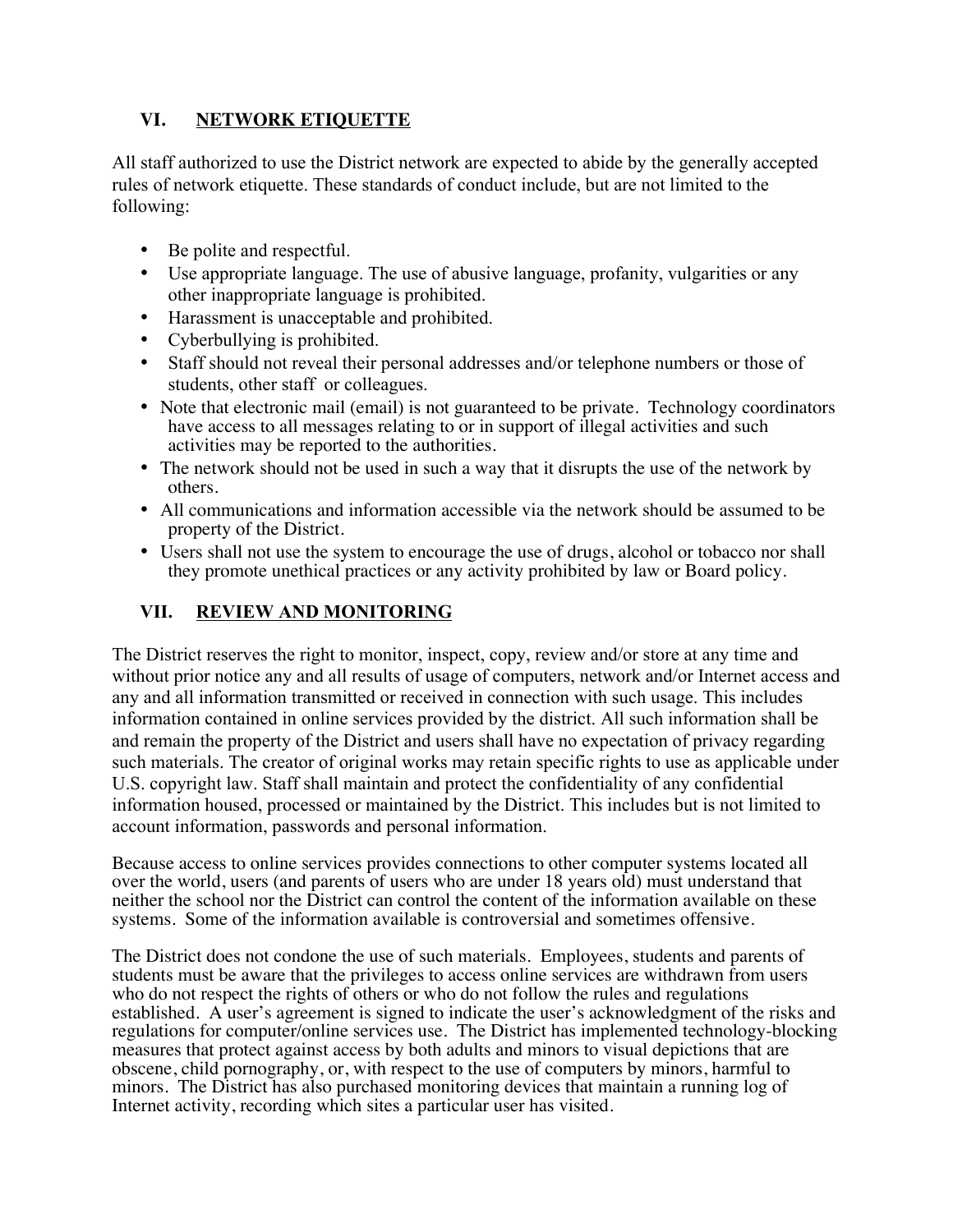### **VIII. CHILDRENS' INTERNET PROTECTION ACT**

The Children's Internet Protection Act (CIPA) requires school districts that receive federal funds to purchase computers, direct access to the internet under the Elementary and Secondary Education Act or receive universal E-rate service discounts And internet services under the Communications Act to adopt implement and maintain computer use policies to prevent students from viewing objectionable material that address these issues:

- Access by minors to inappropriate matter on the Internet and World Wide Web
- Access by both adults and minors to visual depictions that are obscene, child pornography on the Internet and World Wide Web;
- The safety and security of minors when using electronic mail, chat rooms, and other forms of direct electronic communications
- Unauthorized access including "hacking" and other unlawful activities by minors online
- Unauthorized disclosure, use, and dissemination of personal information regarding minors
- Measures designed to restrict minors' access to materials harmful to minors
- Educating minors about appropriate online behavior, including interacting with other individuals on social networking websites and in chat rooms and cyberbullying awareness and response.

The District will educate minors about appropriate online behavior, including interacting with other individuals on social networking websites and in chat rooms and cyberbullying awareness and response and will develop a program to educate students on these issues.

### **IX. SECURITY**

.

Pursuant to CIPA, CMSD uses an Internet Content Filter to prevent all users' access to prohibited material. Bypassing the CMSD content filter without authorization is strictly prohibited. CMSD has procedures in place to evaluate request from users to block or unblock sites as necessary.

The security on CMSD's Networks is a high priority, especially when the telecommunications environment involves many users. To minimize data security issues, Staff are required to follow the following procedures:

- If an internet/network security issue is identified, the user must notify the IT Department (do not try to demonstrate the problem to others.);
- A user with a history of clicking/accessing phishing or malicious emails may be denied access to the District network until he/she has taken an official District offered cyber security class and successfully passed the associated examination(s). The District reserves the right to take further disciplinary actions as described in Section XII – Consequence for Improper Use contained herein.
- Do not conduct mass e-mailing of unsolicited or unwanted messages ("spamming"), including text, software, video images, and graphics.
- Do not attempt to log on as a system administrator. This action will result in cancellation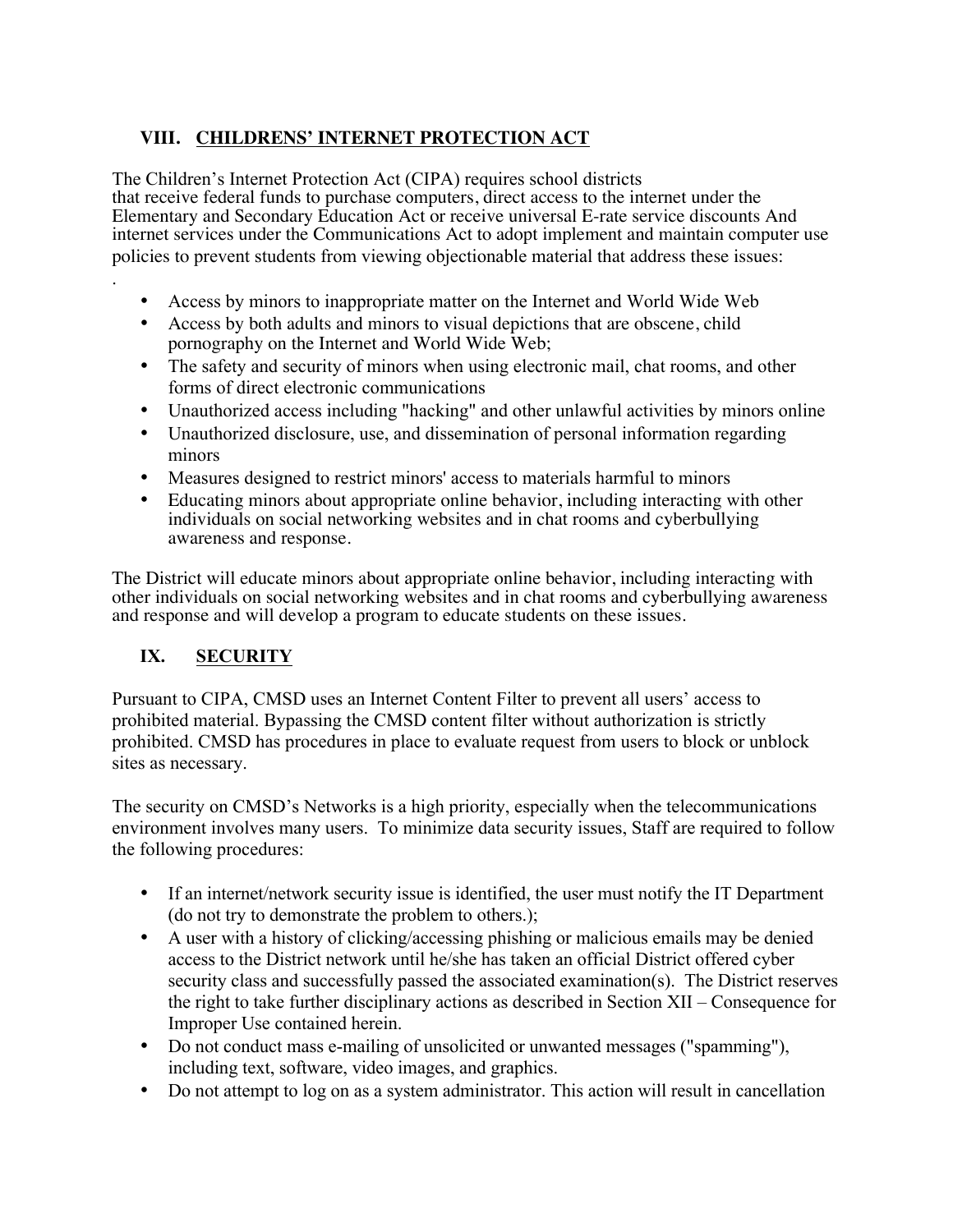of privileges.

- Do not use anonymous proxies to circumvent District implemented content filtering.
- Do not knowingly or inadvertently load or create a computer virus or load any software that destroys files and programs, confuses users, or disrupts the performance of the system.
- Do not install third party software without the consent of your assigned administrator.
- Do not share your passwords.
- Do not use another person's accounts or passwords.
- • Technology protection measures may be disabled by an authorized person. This will be done only by Information Technology Management (ITM) during adult computer usage to enable internet access for research or other lawful purposes.
- Do not participate in hacking/cracking activities or any form of unauthorized access to other computers, networks, or information systems.

# **X. ATTORNEY-CLIENT PRIVILEGED COMMUNICATIONS**

 their contents should never be forwarded to any outsiders. Violation of this policy may result in Some of the messages sent, received or stored on the District e-mail system will constitute confidential, privileged communications between the District and either its internal or external attorneys. Upon receipt of a message either from or to counsel, the message content should not be forwarded to others inside the District without counsel's authorization. Such messages or discipline up to and including termination.

### **XI. CONFIDENTIALITY OF STUDENT AND PERSONAL INFORMATION**

Personally identifiable information concerning students may not be disclosed or used in any way on the internet without the permission of a parent or guardian or, if the student is 18 or older, the permission of the student himself/herself. Users should also never provide private confidential information about themselves or others on the internet, such as credit card or Social Security Numbers.

# **XII. CONSEQUENCE FOR IMPROPER USE**

 The act of signing the acceptable use policy authorization agreement and/or accessing the Internet through the District's network signifies that the staff member will comply with the provisions of this policy. Inappropriate use by a staff member may result in the staff member's access privileges being taken away or other disciplinary action up to and including termination being taken by the District.

[Adoption date: February 20, 2018]

LEGAL REFS.: U.S. Const. Art. I, Section 8 Family Educational Rights and Privacy Act; 20 USC 1232g et seq. Children's Internet Protection Act;  $47$  USC 254 (h)(5)(b)(iii); (P.L. 106-554,